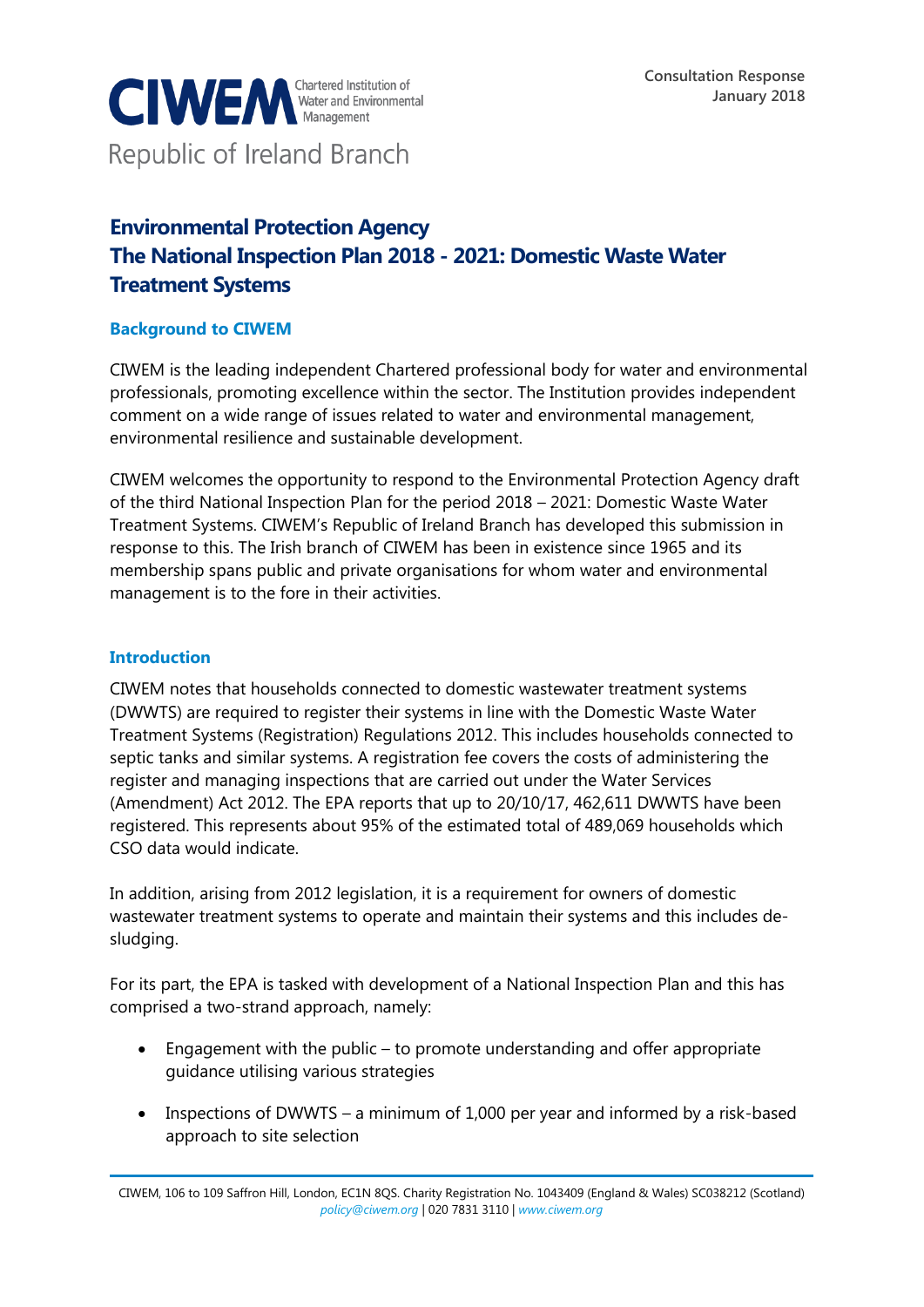The EPA is responsible for co-ordination and reporting on the implementation of the plan by local authorities. Under the national inspection plan, local authority inspectors are required to undertake a minimum number of inspections each year. Any shortfall in the number of inspections completed at the end of a reporting period are to be carried over and added to the number of inspections to be undertaken in succeeding reporting period.

# Results from 2016

The EPA has published its fifth implementation report (for year 2016), which involves a lookback during that year at the two-strand approach adopted - inspections carried out as well as the findings and follow up actions required; what activities formed part of the public engagement strategy.

In regard to the inspections, the report notes that failures rates of DWWTS were up, with 49% of sites failing inspection in 2016, compared with 45% in 2015. The report notes further that 54% of the of sites that failed inspection in 2016 are now compliant following remedial works.

In regard to public engagement, the report notes that a variety of approaches were adopted to implement the communications strategy. This has included a national working group which inter alia has produced information documentation for the public; at local level, diverse measures include, for example, pop up posters placed in county libraries and information leaflets distributed in GP practices and medical centres waiting rooms.

### NIP Report for 2018-2021 – Observations and Comments

CIWEM fully supports the strategy set out in the National Inspection Plan (and notes its 4 year duration, as opposed to previous 2-year durations of the preceding plans). The twostrand approach sets to promote understanding of the pollution and health risk from DWWTS, whilst also ensuring that a proactive detection system for remedial work is in place.

The results published in the implementation plans confirm the ongoing need for an inspection regime. CIWEM considers it beneficial that inspections include non-registered sites as well as registered sites in the annual target set for each local authority.

The level of failures in the latest implementation report gives some cause for concern, in the context of an annual sample size which is 0.2% of the overall number of sites. Given that the focus of the inspections will be sites in the higher risk category, CIWEM would suggest that consideration be given to the time horizon over which it is envisaged that the failure rate would be reduced significantly. In this regard, it would be desirable that the Plan set out a target level of compliance, post-inspection and post-remedial actions, which is aspired to within the currency of the 4-year plan period.

CIWEM would encourage flexibility in the Plan in regard to the annual inspection rate depending on what level of remedial outcomes are achieved. In addition to appointment of inspectors, CIWEM would advocate a liaison group for inspectors to promote consistency of approach to inspections and this could entail refresher training from time to time within the currency of the Plan.